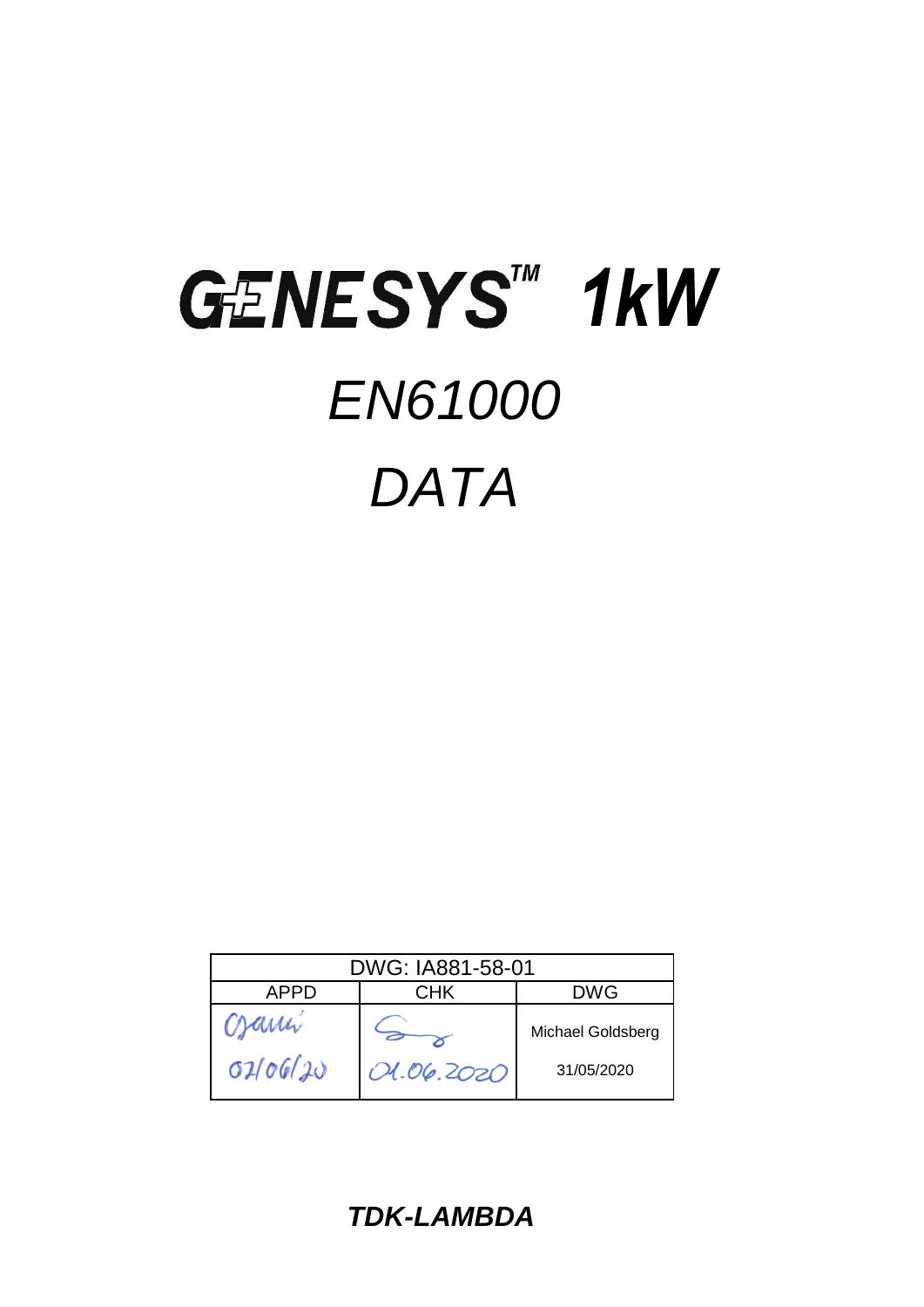## List of equipment used

|                 | <b>EQUIPMENT USED</b>                                 | <b>MANUFACTURER</b>        | MODEL No.         |
|-----------------|-------------------------------------------------------|----------------------------|-------------------|
| $\mathbf{1}$    | Storage oscilloscope                                  | Yokogawa                   | DL1740            |
| $\overline{2}$  | Digital multimeter                                    | $\overline{HP}$            | 34401A            |
| 3               | Digital power meter                                   | Yokogawa                   | <b>WT130</b>      |
| 4               | Autotransformer                                       | Metrel                     | <b>HSN 260/30</b> |
| 5               | Autotransformer                                       | Metrel                     | HTN 450/20        |
| 6               | Resistive load                                        | <b>NLI</b>                 | 10V               |
| $\overline{7}$  | Resistive load                                        | <b>NLI</b>                 | 600V              |
| 8               | AC source                                             | Chroma                     | 6590              |
| $\overline{9}$  | ESD simulator system                                  | Schaffner-Chase EMC        | <b>NSG435</b>     |
| 10              | <b>EFT/B Generator</b>                                | <b>EMV-System Schloder</b> | <b>SFT400</b>     |
| 11              | <b>Surge Generator</b>                                | <b>EM Test</b>             | <b>UCS 500-M4</b> |
| 12              | RF Signal Generator 9kHz-1.2GHz                       | Marconi Instruments        | 2023              |
| 13              | <b>Coupling/Decoupling Network</b>                    | Hermon Lab                 | 300-M3            |
| 14              | <b>Coupling/Decoupling Network</b>                    | Hermon Lab                 | $S-T$             |
| 15              | Power amplifier, 150kHz-250 MHz                       | Com-Power Cor.             | ACS-250-100W      |
| 16              | <b>Surge Generator</b>                                | <b>EM TEST</b>             | <b>UCS500 -M4</b> |
| 17              | <b>AC Power Source</b>                                | <b>EM TEST</b>             | V4070             |
| 18              | Anechoic test chamber                                 | Hermon Lab                 | $AC-2$            |
| 19              | Antenna, Log Periodic, 200-1000 MHz                   | Electro-Metrics            | LPA 25/30         |
| 20              | Antenna, biconical, high power 20-300MHz, 1kW         | A.H.Systems Inc.           | SAS-200/543       |
| $\overline{21}$ | Antenna, double-ridged waveguide horn, 1-18GHz, 300W  | <b>EMC Test Systems</b>    | 3115              |
| 22              | RF amplifier, 80MHz to 1000MHz, 500W                  | Amplifier Research         | 500W1000A         |
| $\overline{23}$ | RF amplifier, 1 to 4 GHz, 55W                         | Milmega AS                 | 0104-55/55B       |
| 24              | Generator Swept Signal, 10 MHz to 40 GHz, +10 dBm     | <b>Hewlett Packard</b>     | 83640B            |
| $\overline{25}$ | Antenna mast and Turntable position controller        | Sh. I. Machines            | CRL-F4            |
| $\overline{26}$ | Antenna mast with position control                    | Sh. I. Machines            | $AM-F4$           |
| 27              | Coupler coaxial bi-directional 1 - 4 GHz, 20 dB       | Narda                      | 3022              |
| $\overline{28}$ | Antenna, 30 MHz - 3.0 GHz                             | Sunol Sciences Corp.       | JB3               |
| $\overline{29}$ | Hygro Thermometer                                     | Delta TRAK                 | 13301             |
| $\overline{30}$ | Power Meter, RF, IEEE-48, 100 kHz - 100 GHz           | Boonton Eletronics Corp.   | 4220              |
| 31              | Horn Antenna, 0.5 to 4 GHz                            | <b>GTE Sylvania</b>        | <b>AN-10E</b>     |
| $\overline{32}$ | Directional Coupler High Power, 80 to 1000 MHz, 200 W | <b>WERLATONE</b>           | C 3910            |
| 33              | Power Sensor 100 kHz - 18 GHz, -50 to 30 dBm          | Boonton Eletronics Corp.   | 51015 (5E)        |
| $\overline{34}$ | Precision Fixed Attenuator, 50 Ohm, 5 W, 20 dB        | Mini-Circuits              | BW-N20W5+         |
| 35              | Laser Probe Interface                                 | <b>Amplifier Research</b>  | FI7000            |
| $\overline{36}$ | Broadband Amplifier, 80 MHz to 1.0 GHz, 500W          | Rohde & Schwarz            | BBA150-BC500      |
| 37              | Broadband Amplifier, 0.69 GHz to 3.2 GHz, 200W        | Rohde & Schwarz            | BBA150-D200       |
| 38              | Broadband Amplifier, 2.5 GHz to 6.0 GHz, 200W         | Rohde & Schwarz            | BBA150-E200       |
| 39              | Probe, E-field, isotropic, 0.2 MHZ to 26 GHz          | General Microwave          | 84C               |
| 40              | Signal Analyzer System, 4 channels                    | Data Physic                | <b>DP240</b>      |
| 41              | Thermal Power Sensor, DC to 18 GHz                    | Rohde & Schwarz            | NRP18T            |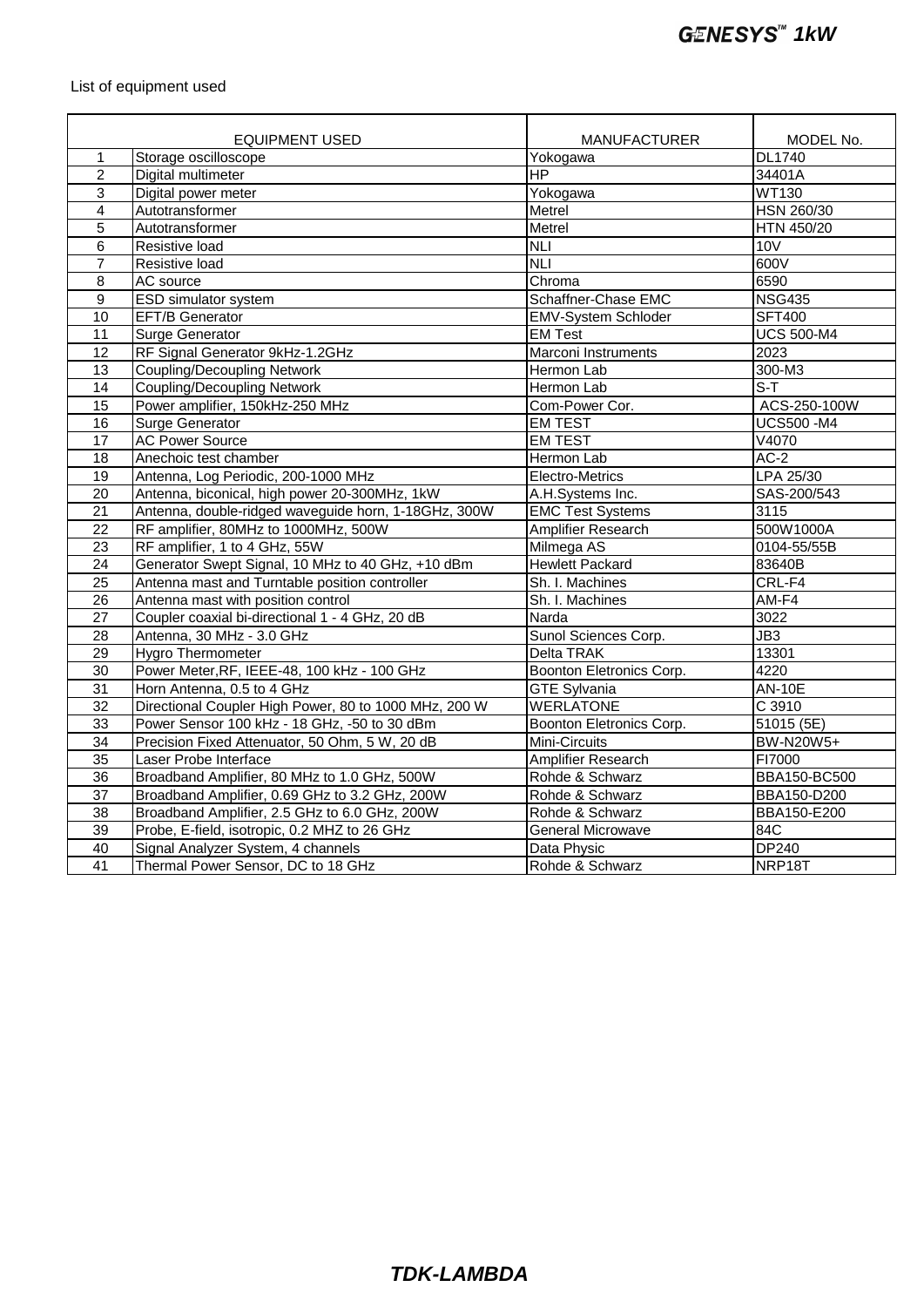# **GENESYS<sup>™</sup> 1kW**

# INDEX PAGE

| 1. Electro-Static Discharge Test EN61000-4-2  R-1            |  |
|--------------------------------------------------------------|--|
|                                                              |  |
| 3. Electrical Fast Transient Burst Test EN61000-4-4 R-3      |  |
|                                                              |  |
| 5. Conducted Susceptibility Test EN61000-4-6 R-5             |  |
| 6. Immunity to Magnetic Field Test EN61000-4-8 R-6           |  |
| 7. Voltage Dips and Short Interruption Test EN61000-4-11 R-7 |  |

The above data is typical value.

The values are considered to be actual capability data.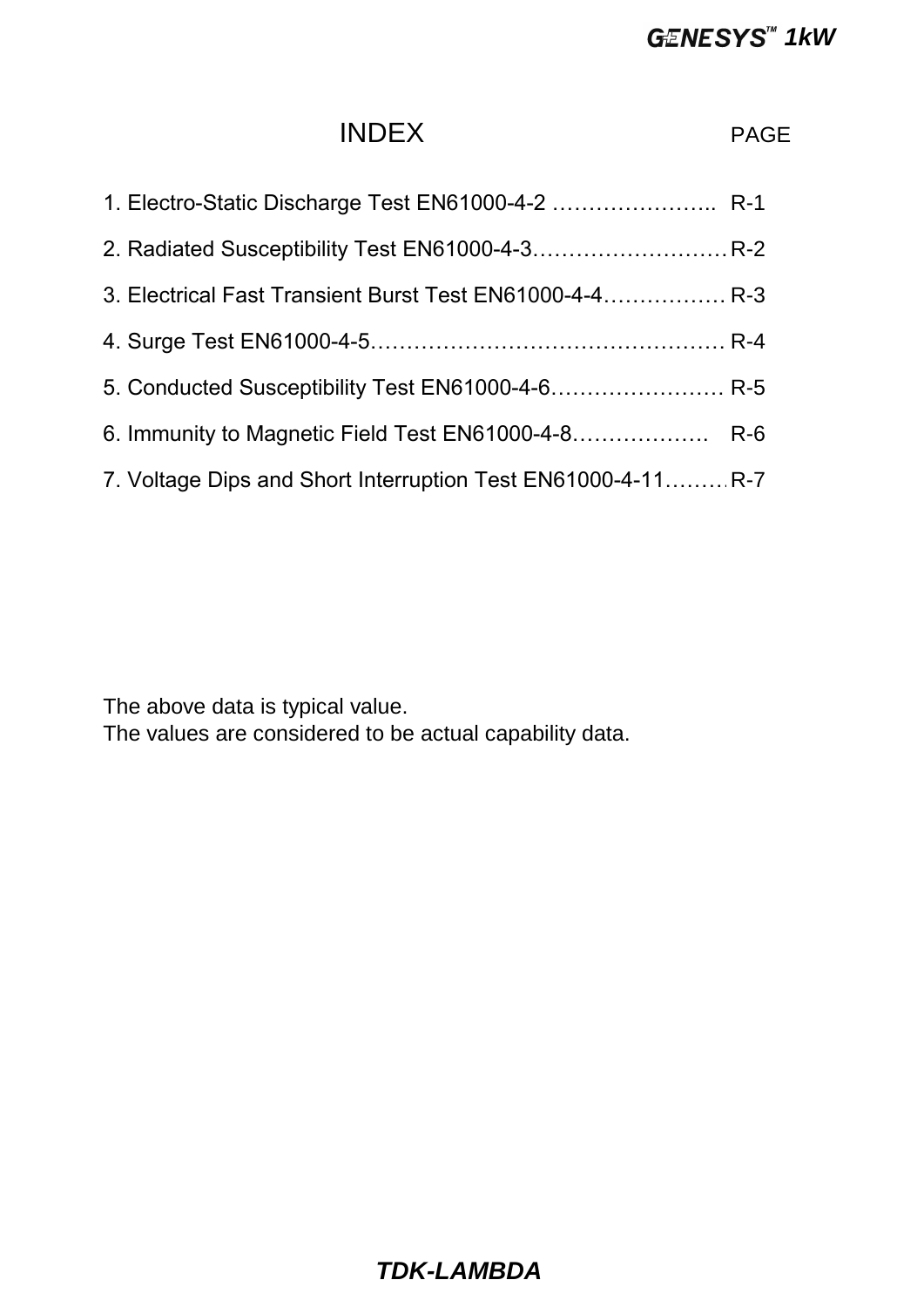# 1. Electrostatic discharge (ESD) (IEC 61000-4-2; EN 61204-3/ IEC 61204-3)

#### **(1) Equipment used:**

| ESD simulator system:                 | Schaffner-Chase EMC NSG435 |  |
|---------------------------------------|----------------------------|--|
| Discharge resistance: $470k\Omega X2$ |                            |  |

#### **(2) Test conditions:**

| Input voltage:  | Rated                                     | Output voltage:     | Rated     |
|-----------------|-------------------------------------------|---------------------|-----------|
| Output current: | 100%                                      | Polarity:           | -.+       |
|                 | Number of tests: 10 Positive/ 10 Negative | Discharge interval: | >1 Second |

#### **(3) Test setup:**

Contact discharge: FG, Case screw Air discharge: Input and Output terminal



#### **(4) Acceptable conditions:**

- 1. Output voltage regulation not to exceed  $\pm$  5% of initial (before test) value during test.
- 2. Output voltage to be within regulation specification after the test.
- 3. Along with 1 and 2, no discharge of fire or smoke, as well as no output failre.

#### **(5) Test result:**

| Contact discharge |             | Air discharge |                   |             |             |
|-------------------|-------------|---------------|-------------------|-------------|-------------|
| Discharge<br>(kV) | G100-10     | G600-1.7      | Discharge<br>(kV) | G100-10     | G600-1.7    |
|                   | <b>PASS</b> | <b>PASS</b>   |                   | <b>PASS</b> | <b>PASS</b> |
| Δ                 | <b>PASS</b> | <b>PASS</b>   |                   | <b>PASS</b> | <b>PASS</b> |
|                   |             |               |                   | <b>PASS</b> | <b>PASS</b> |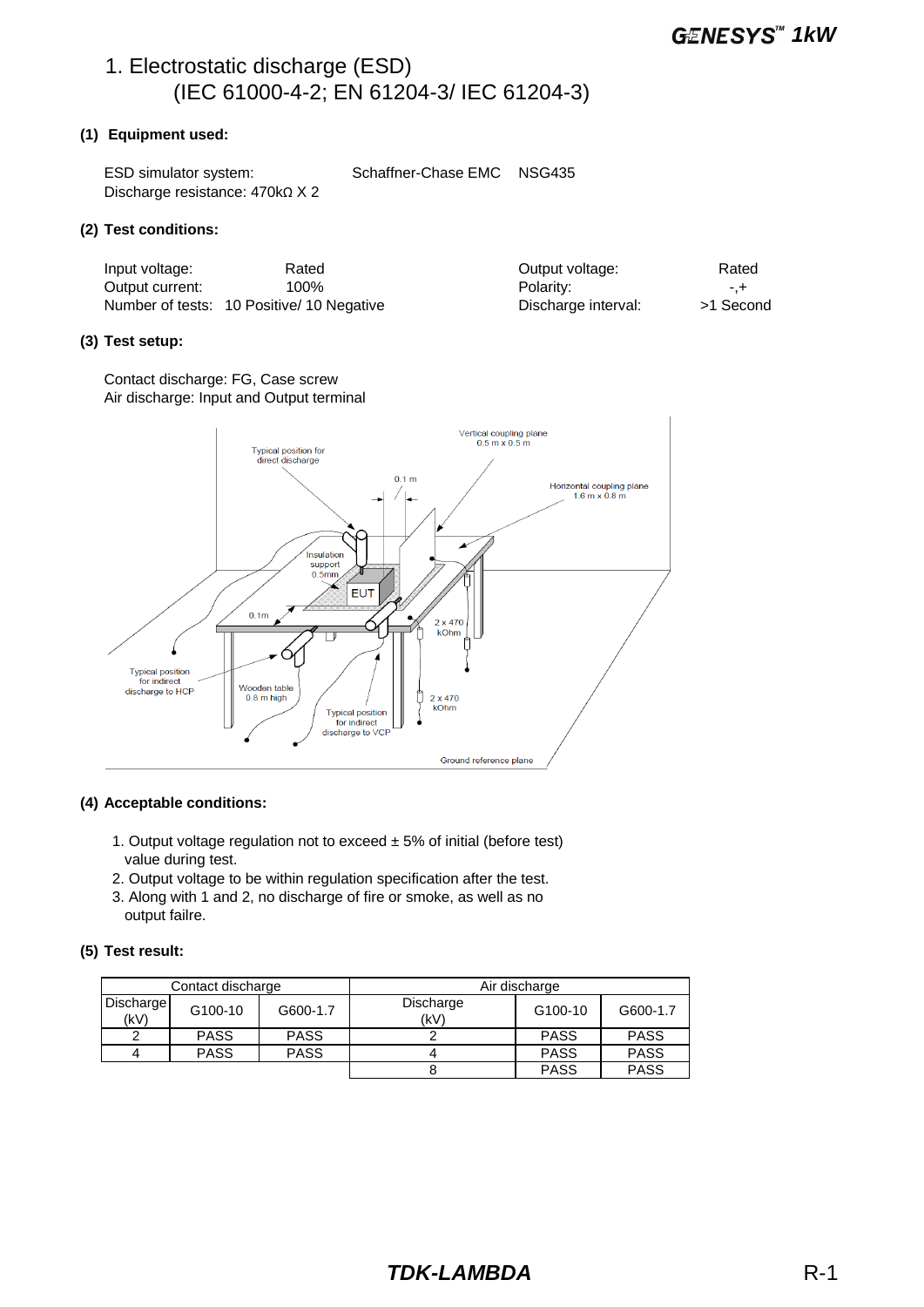# 2. Radiated immunity to radio frequency electromagnetic field (IEC 61000-4-3; EN 61204-3/ IEC 61204-3)

#### **(1) Equipment used:**

Anechoic test chamber **Hermon Labs AC-2 Hermon Labs AC-2**  Antenna, Log Periodic, 200-1000 MHz Electro-Metrics LPA 25/30 Antenna, biconical, high power 20-300MHz, 1kW A.H.Systems Inc. SAS-200/543 Antenna, double-ridged waveguide horn, 1-18GHz, 300W EMC Test Systems 3115 RF amplifier, 80MHz to 1000MHz, 500W Amplifier Research 500W1000A RF amplifier, 1 to 4 GHz, 55W Milmega AS 0104-55/55B Generator Swept Signal, 10 MHz to 40 GHz, +10 dBm Hewlett Packard 83640B Antenna mast and Turntable position controller Sh. I. Machines CRL-F4 Antenna mast with position control Sh. I. Machines AM-F4 Coupler coaxial bi-directional 1 - 4 GHz, 20 dB<br>
Antenna, 30 MHz - 3.0 GHz<br>
Sunol Sciences Corp. JB3 Antenna, 30 MHz - 3.0 GHz Hygro Thermometer **Delta TRAK 13301**<br>Power Meter,RF, IEEE-48, 100 kHz - 100 GHz Boonton Eletronics Corp. 4220 Power Meter, RF, IEEE-48, 100 kHz - 100 GHz Horn Antenna, 0.5 to 4 GHz GTE Sylvania AN-10E Directional Coupler High Power, 80 to 1000 MHz, 200 W WERLATONE C 3910 Power Sensor 100 kHz - 18 GHz, -50 to 30 dBm Boonton Eletronics Corp. 51015 (5E) Precision Fixed Attenuator, 50 Ohm, 5 W, 20 dB Mini-Circuits BW-N20W5+ Laser Probe Interface **Amplifier Research FI7000** Broadband Amplifier, 80 MHz to 1.0 GHz, 500W Rohde & Schwarz BBA150-BC500<br>Broadband Amplifier. 0.69 GHz to 3.2 GHz, 200W Rohde & Schwarz BBA150-D200 Broadband Amplifier, 0.69 GHz to 3.2 GHz, 200W Broadband Amplifier, 2.5 GHz to 6.0 GHz, 200W Rohde & Schwarz BBA150-E200 Probe, E-field, isotropic, 0.2 MHZ to 26 GHz General Microwave 84C Signal Analyzer System, 4 channels Data Physics DP240 Thermal Power Sensor, DC to 18 GHz Rohde & Schwarz NRP18T

#### **(2) Test conditions and test setup:**

Input voltage: The Rated Couput voltage: Rated Couput voltage: Rated Rated Output current: 100% Amplitude Modulated: 80%,1kHz Electromagnetic Frequency: 80~2700MHz Ambient temperature: 25°C Sweep Condition: 1.5 x 10<sup>-3</sup> Decade/Second, 1.0 Second Hold



#### **(3) Acceptable conditions:**

- 1. Output voltage regulation not to exceed  $\pm$  5% of initial (before test) value during test.
- 2. Output voltage to be within regulation specification after the test.
- 3. Along with 1 and 2, no discharge of fire or smoke, as well as no output failre.

#### **(4) Test Result:**

| Frequency<br>(GHz) | <b>Radiated Field</b><br>Strength (Vrms/m) | G <sub>10</sub> -100 | G600-1.7    |
|--------------------|--------------------------------------------|----------------------|-------------|
| $0.08 - 1$         | 10                                         | <b>PASS</b>          | <b>PASS</b> |
| $1.4 - 2$          |                                            | <b>PASS</b>          | <b>PASS</b> |
| $2 - 2.7$          |                                            | <b>PASS</b>          | <b>PASS</b> |

# *TDK-LAMBDA* R-2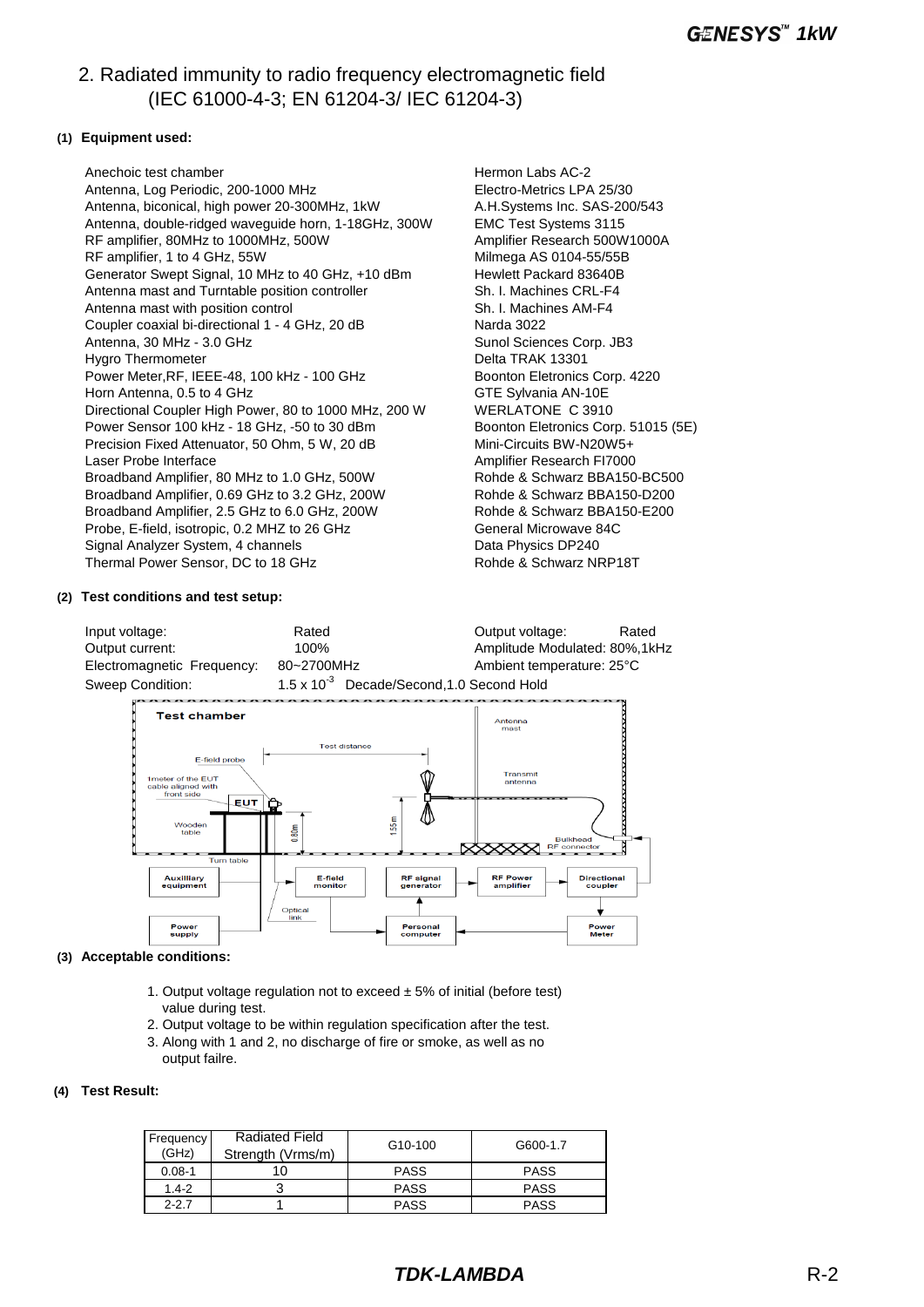# 3. Electrical fast transient/ burst (EFT/ B) (IEC 61000-4-4; EN 61204-3/ IEC 61204-3)

#### **(1) Equipment used:**

EFT/B Generator: EMV-System Schloder SFT400

#### **(2) Test conditions:**

| Input voltage:   | Rated   | Output voltage:           | Rated   |
|------------------|---------|---------------------------|---------|
| Output current:  | 100%    | Test time:                | 1minute |
| Polarity:        | $-1$    | Ambient temperature: 25°C |         |
| Number of tests: | 3 times |                           |         |

#### **(3) Test setup**



#### **(4) Acceptable conditions:**

- 1. Output voltage regulation not to exceed  $\pm$  5% of initial (before test) value during test.
- 2. Output voltage to be within regulation specification after the test.
- 3. Along with 1 and 2, no discharge of fire or smoke, as well as no output failre.

#### **(5) Test result:**

| <b>Test Voltage</b><br>(kV) | Rate (kHz)<br>Repitition | G10-100     | G100-10     | G600-1.     |
|-----------------------------|--------------------------|-------------|-------------|-------------|
|                             |                          | <b>PASS</b> | <b>PASS</b> | <b>PASS</b> |
|                             | 100                      | <b>PASS</b> | PASS        | <b>PASS</b> |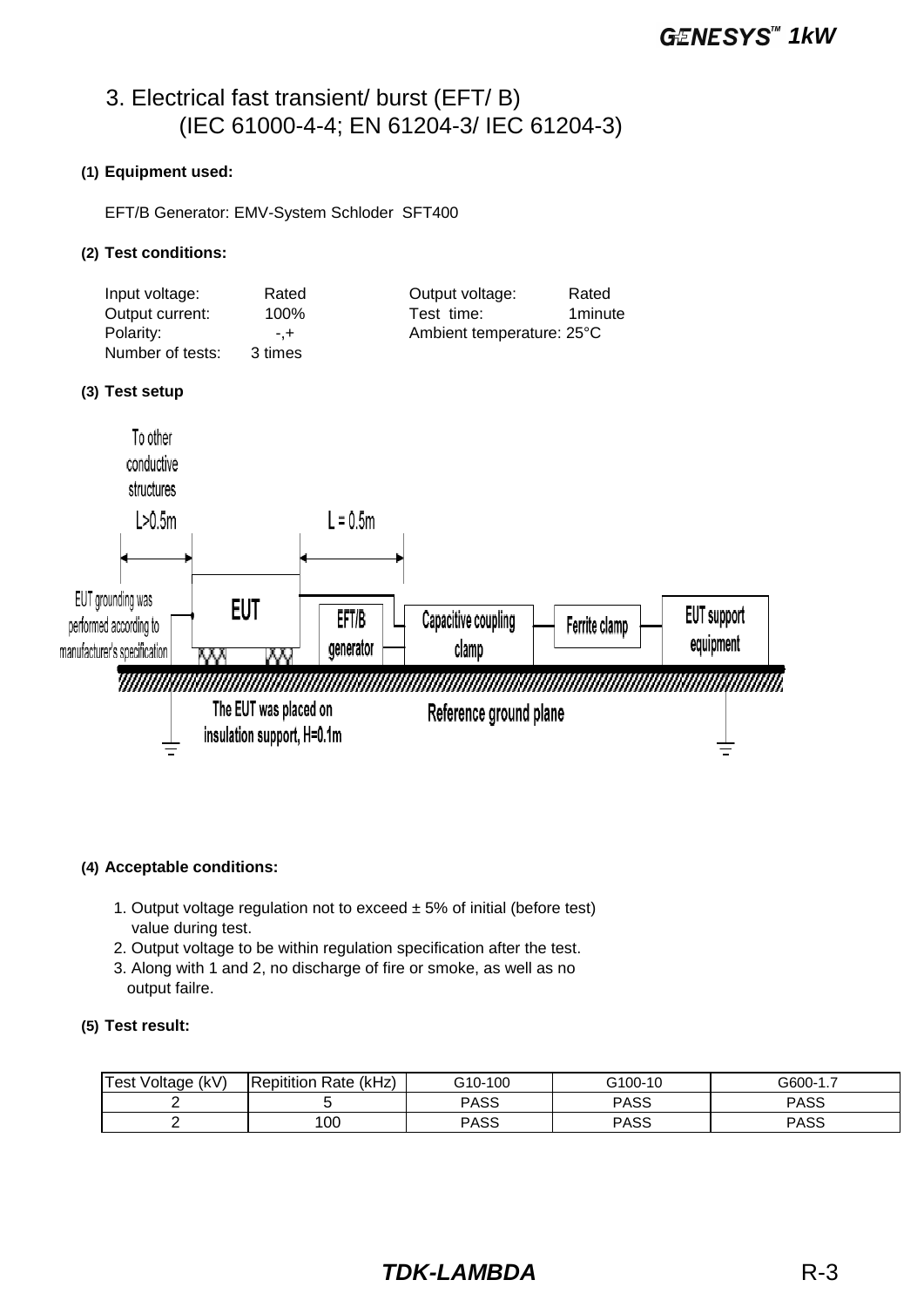# 4. Conducted immunity to voltage surges (IEC 61000-4-5; EN 61204-3/ IEC 61204-3)

## **(1) Equipment used:**

| Surge Generator:      | EM Test UCS 500-M4 |
|-----------------------|--------------------|
| Coupling impedance:   | Common - 12 OHm    |
|                       | Normal - 2 OHm     |
| Coupling capacitance: | Common - 9uF       |
|                       | Normal - 18uF      |

#### **(2) Test conditions and test setup:**

Input voltage: Rated Output voltage: Rated Output current: 100% Number of tests: 5 times Polarity:  $-$ ,  $+$  Mode: Common, Normal Phase: 0,90 DEG. Ambient temperature: 25°C



**Differential mode** 



#### **(3) Acceptable conditions:**

1. Output voltage regulation not to exceed  $\pm$  5% of initial (before test) value during test.

Farth reference

EUT

- 2. Output voltage to be within regulation specification after the test.
- 3. Along with 1 and 2, no discharge of fire or smoke, as well as no output failre.

#### **(4) Test Result:**

Phase C

Neutral

PF

1) Switch S1<br>-line to earth: position 0<br>2) Switch 2 c*n 2*<br>the test positions 1 to 3

| Test Voltage (kV) | G100-10     | Test Voltage (kV) | G100-10 |
|-------------------|-------------|-------------------|---------|
| Common            |             | Normal            |         |
|                   | <b>PASS</b> |                   | PASS    |

| ltage (kV)<br>mmon | G100-10     | Test Voltage (kV)<br>Normal | G100-10     |
|--------------------|-------------|-----------------------------|-------------|
| 2.0                | <b>PASS</b> |                             | <b>PASS</b> |

*TDK-LAMBDA* R-4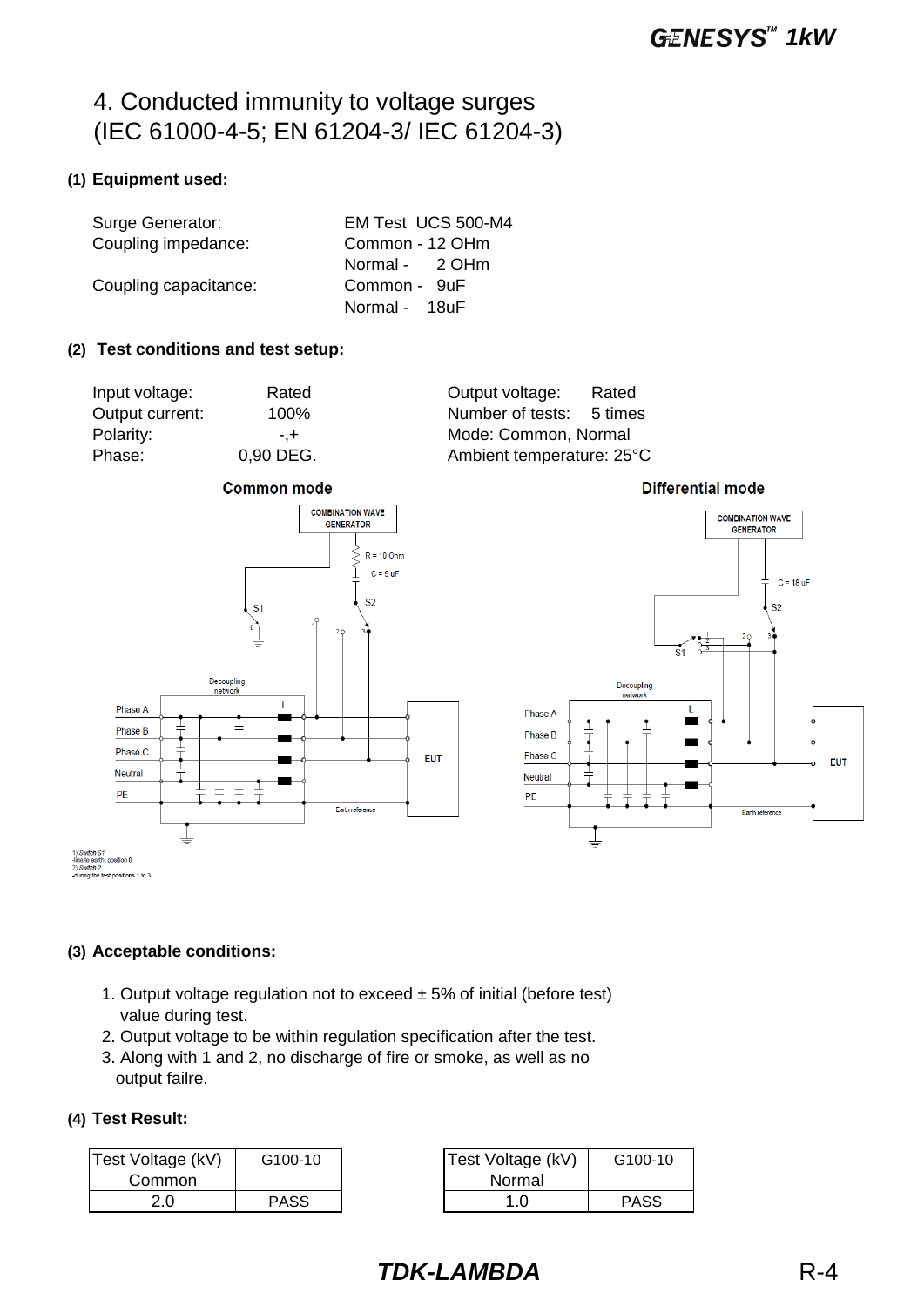# **GENESYS**<sup>*M*</sup> 1kW

# 5. Conducted immunity to disturbances by radio frequency field (IEC 61000-4-6; EN 61204-3/ IEC 61204-3)

## **(1) Equipment used:**

RF Signal Generator 9kHz-1.2GHz Marconi Instruments 2023 Coupling/Decoupling Network **Hermon Lab 300-M3** Coupling/Decoupling Network **Hermon Lab S-T** Power amplifier, 150kHz-250 MHz 100 Com-Power Cor. ACS-250-100W

## **(2) Test condition:**

Ambient temperature:  $25^{\circ}$ C Freq. range:  $0.15 \sim 80$ MHz Output current: 100% DWELL Time: 2.8s

Input voltage: Rated Type of modulation: AM 80% @ 1kHz Output voltage: Rated Freq. step: 1% of current freq.

#### **(3) Test setup:**



#### **(4) Acceptable conditions:**

- 1. Output voltage regulation not to exceed  $\pm$  5% of initial (before test) value during test.
- 2. Output voltage to be within regulation specification after the test.
- 3. Along with 1 and 2, no discharge of fire or smoke, as well as no output failure.

#### **(5) Test result:**

| Voltage Level (Vrms) | 100<br>G10-1 | `100- .<br>10<br>G | G600-′<br>. |
|----------------------|--------------|--------------------|-------------|
|                      | ∍ASS         | PASS               | PASS        |

# *TDK-LAMBDA* R-5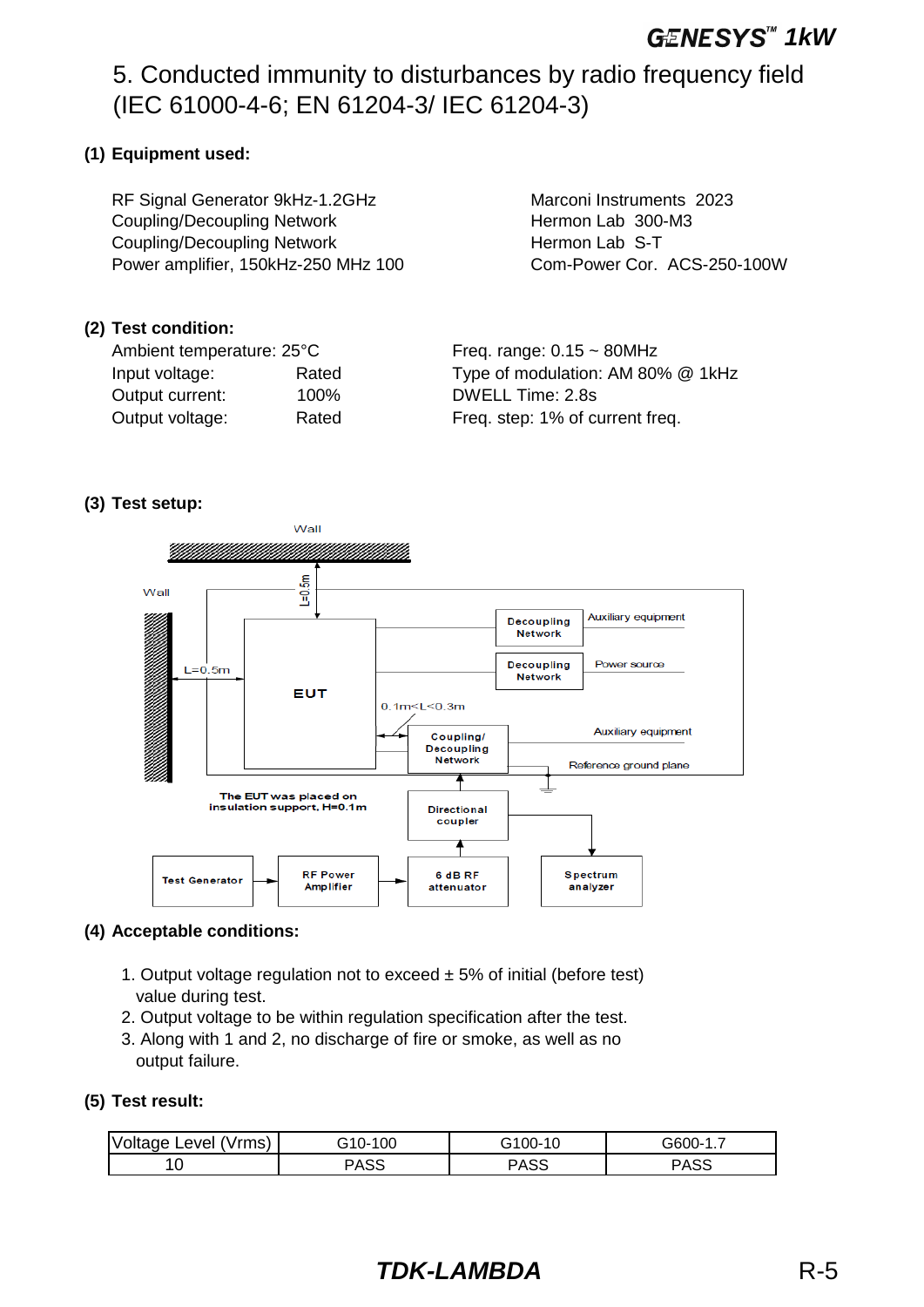# 6. Radiated immunity to power frequency magnetic field (IEC 61000-4-8; IEC 61204-3)

## **(1) Equipment used:**

| <b>Current Generator:</b> | <b>MFG-130A</b> | <b>Hermon Labs</b> |
|---------------------------|-----------------|--------------------|
| Magnetic Loop:            | $IC-2$          | <b>Hermon Labs</b> |
|                           |                 |                    |

## **(2) Test Condition:**

| Input voltage:            | Rated | Duration: 10 min    |
|---------------------------|-------|---------------------|
| Output current:           | 100%  | Freq.: 50Hz & 60 Hz |
| Output voltage:           | Rated |                     |
| Ambient temperature: 25°C |       |                     |

#### **(3) Test setup:**



## **(4) Acceptable conditions:**

- 1. Output voltage regulation not to exceed  $\pm$  5% of initial (before test) value during test.
- 2. Output voltage to be within regulation specification after the test.
- 3. Along with 1 and 2, no discharge of fire or smoke, as well as no output failre.

#### **(5) Test result:**

| <b>Position</b>    | Strenght of magnetic field (A/m) | G <sub>100</sub> -10 |
|--------------------|----------------------------------|----------------------|
| Vertical           | 30                               | <b>PASS</b>          |
| Vertical at $90^0$ | 30                               | <b>PASS</b>          |
| Horizontal         | 30                               | <b>PASS</b>          |